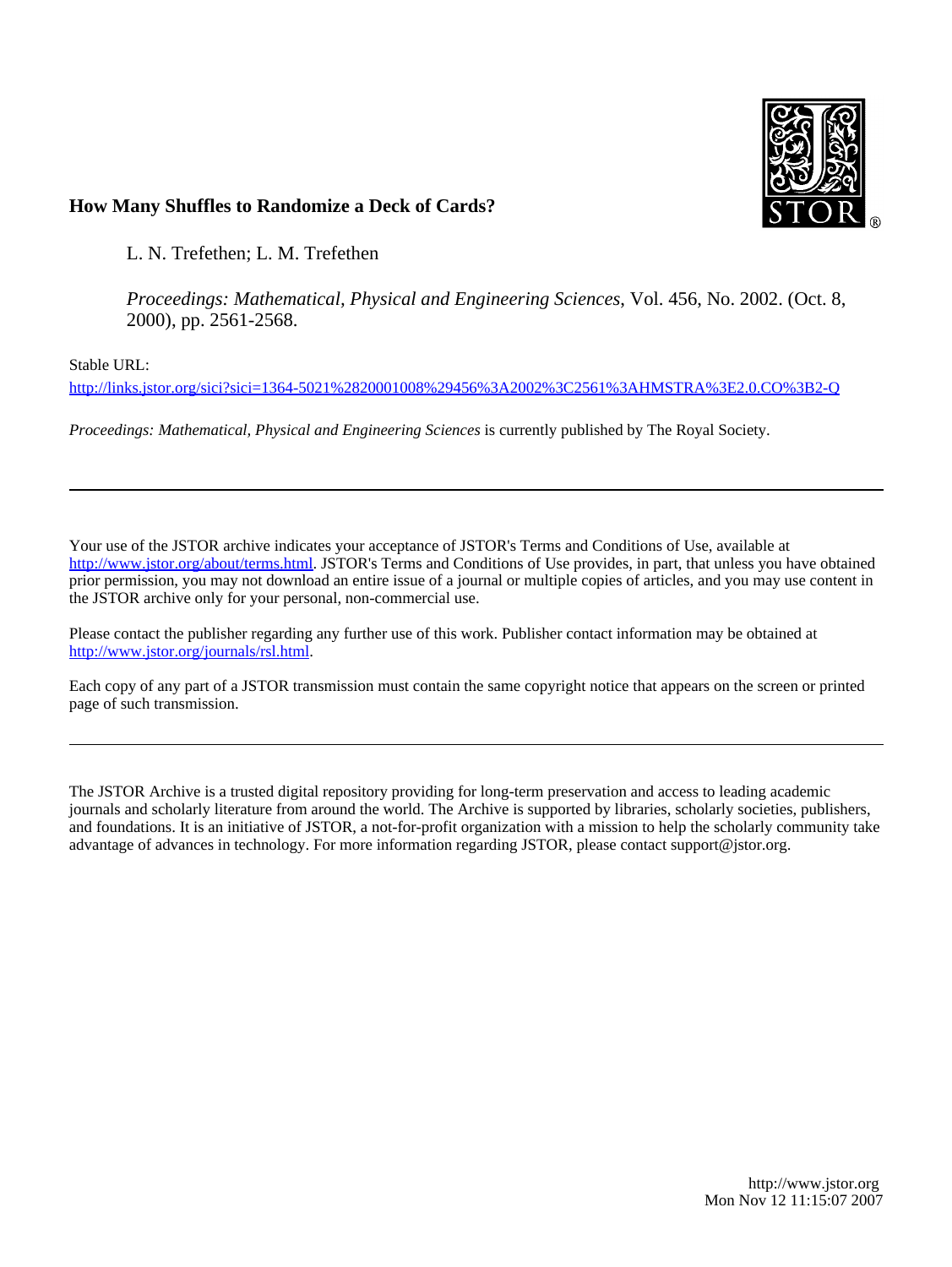

# **How many shuffles to randomize a deck of cards?**

BY L. N. TREFETHEN<sup>1</sup> AND L. M. TREFETHEN<sup>2</sup>

 *Oxford University Computing Laboratory, Wolfson Building, Parks Road, Oxford OX1 3QD, UK* (LNT@comlab.ox.ac.uk) *Department of Mechanical Engineering, Tufts University, Medford, MA 02155, USA* 

*Received 6 May 1999; revised 16 August 1999; accepted 20 January 2000* 

A celebrated theorem of Aldous, Bayer and Diaconis asserts that it takes  $\sim \frac{3}{2} \log_2 n$ riffle shuffles to randomize a deck of n cards, asymptotically as  $n \to \infty$ , and that the randomization occurs abruptly according to a 'cut-off phenomenon'. These results depend upon measuring randomness by a quantity known as the total variation distance. If randomness is measured by uncertainty or entropy in the sense of information theory, the behaviour is different. It takes only  $\sim \log_2 n$  shuffles to reduce mation theory, the behaviour is different. It takes only  $\sim \log_2 n$  shuffles to reduce the information to a proportion arbitrarily close to zero, and  $\sim \frac{3}{2} \log_2 n$  to reduce it to an arbitrarily small number of bits. At  $\frac{3}{2} \log_2 n$  shuffles, *ca.* 0.0601 bits remain, independently of *n.* 

**Keywords: shuffling; information; entropy; Markov chain; cut-off phenomenon; eigenvalues** 

# 1. Introduction

Wide publicity has been attracted in recent years to the question: how many riffle shuffles does it take to randomize a deck of cards? A beautiful mathematical paper by Bayer & Diaconis in 1992, building upon earlier work by Aldous and by Diaconis, proved that in a certain precise sense the answer is  $\sim \frac{3}{2} \log_2 n$  for a deck of n cards in the limit  $n \to \infty$  (Aldous 1983; Bayer & Diaconis 1992; Diaconis *et al.* 1995; Aldous & Diaconis 1986). Moreover, the randomization arrives abruptly: after 1.4  $\log_2 n$  shuffles, for large enough n, the deck is nowhere near random. These conclusions have been discussed on radio talk shows and in newspapers and magazines including *The New York Times, The Economist, Newsweek* and *Seventeen*  (Kolata 1990). They do not stand in isolation but are part of the developing subject of the analysis of non-asymptotic convergence of Markov chains, with implications in condensed matter physics, computer science and other fields (Su 1995; Diaconis 1996).

Throughout our discussion, a riffle shuffle is defined in a mathematically precise way due to Gilbert and Shannon (Gilbert 1955) and, independently, Reeds (1981, unpublished work). The deck is first cut roughly in half according to a binomial distribution: the probability that  $\nu$  cards are cut is

$$
\binom{n}{\nu}/2^n.
$$

*Proc. R. Soc. Lond. A* (2000) *456,* 2561-2568 @ 2000 The Royal Society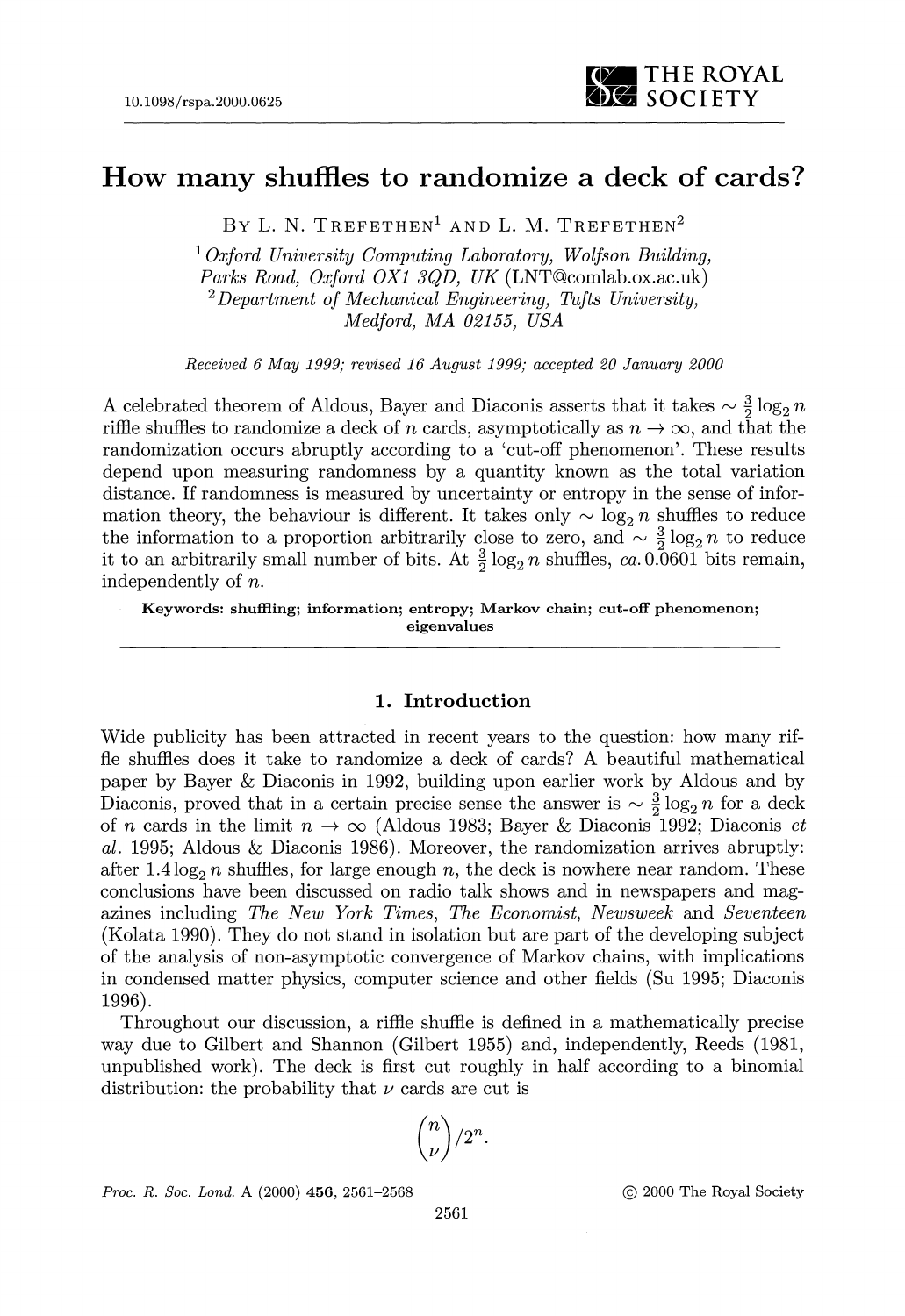

Figure 1. Randomization of a deck of  $n$  cards as measured in the total variation norm  $||P^k - P^{\infty}||_{TV}$  of Aldous, Bayer and Diaconis. The dots and the numerical axis labels correspond to  $n = 52$  and the dashed line to the limit  $n \to \infty$ . In this limit, a 'cut-off phenomenon' occurs, with abrupt randomization at  $\sim \frac{3}{2} \log_2 n$  shuffles. For  $n = 52$ ,  $||P^k - P^{\infty}||_{TV}$  falls below 0.5 at the seventh shuffle.

The two halves are then riffled together by dropping cards roughly alternately from each half onto a pile, with the probability of a card being dropped from each half being proportional to the number of cards in it. There is evidence that this idealization of a shuffle is a reasonable approximation to the actual behaviour of human shufflers (Diaconis 1988).

Of course, there are other ways to achieve randomness besides shuffling. For example, 'exact mixing' methods have recently been investigated by Lov&sz & Winkler (1995). However, we confine our attention here to randomization by riffle shuffle. Some aspects of the wider mathematical context of our discussion, concerning illconditioned eigenvalues and eigenvector expansions in this and other fields, are mentioned in § 5.

# 2. Shuffling and total variation norm: the cut-off phenomenon

Figure 1illustrates the theorem of Diaconis and his colleagues. The kth dot indicates the total variation distance to randomness  $||P^k - P^{\infty}||_{TV}$  (defined below) after k shuffles. Through step  $k = 4$ , virtually no reduction is achieved, and  $||P^k - P^{\infty}||_{TV}$ does not fall below 0.5 until step  $k = 7$ . This is the origin of the often-quoted conclusion that 'it takes seven shuffles to randomize a deck of cards'. As  $n \to \infty$ , the dots straighten up into the sharp curve indicated by the dashed line. Specifically, if  $k/\log_2 n \to \alpha$  as  $n \to \infty$  for some constant  $\alpha$ , then  $||P^k - P^{\infty}||_{TV} \to 1$  if  $\alpha < 1.5$ and  $\|\bar{P}^k - P^{\infty}\|_{\text{TV}} \to 0$  if  $\alpha > 1.5$ .

Mathematically, the shuffling problem is a Markov chain defined on the state space consisting of the n! possible orderings of the deck (for  $n = 52$ ,  $n! \approx 8 \times 10^{67}$ ). Suppose that at a particular moment, the probability that the deck is in ordering  $i$  is  $p_i$ , with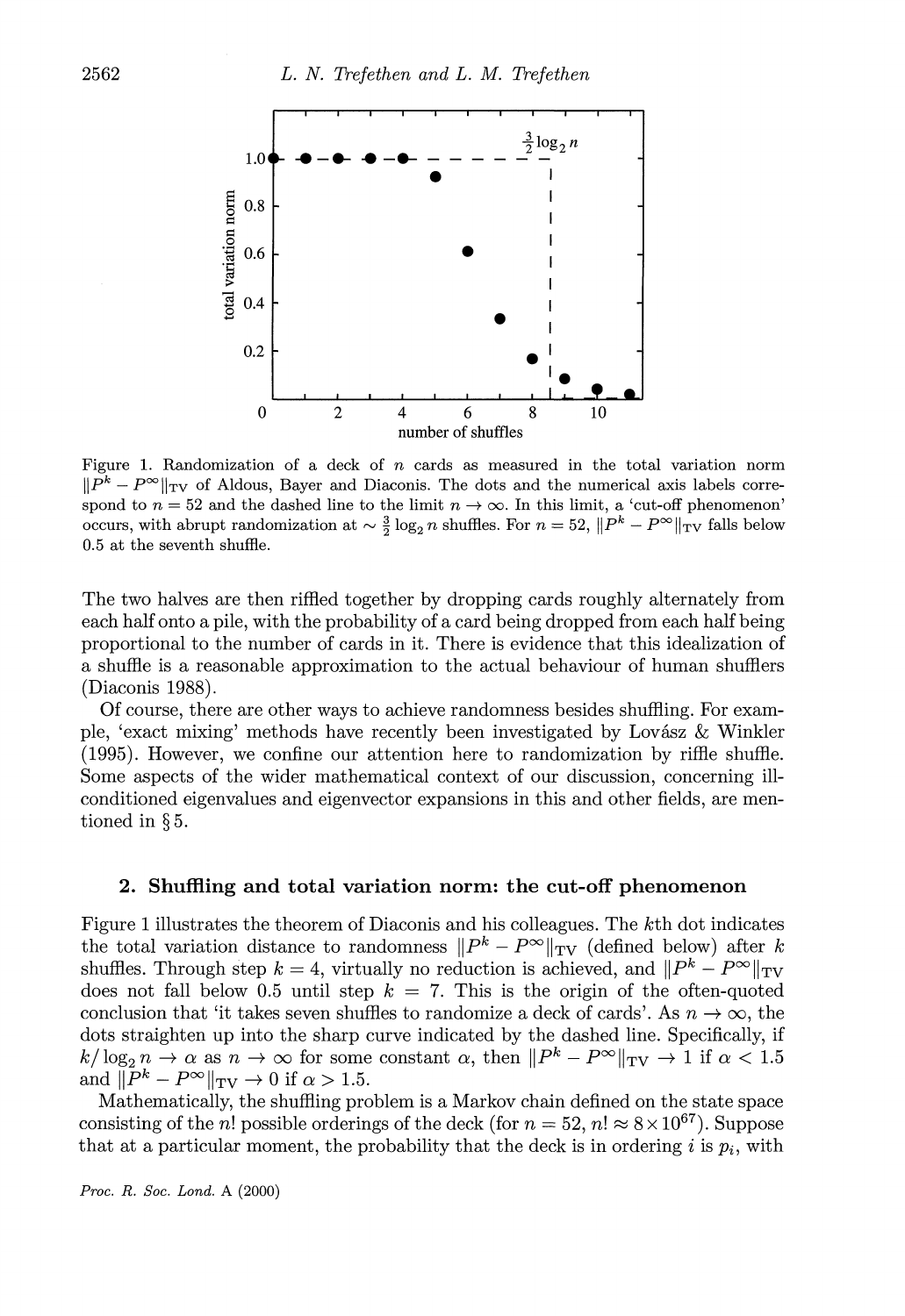$0 \leqslant p_i \leqslant 1$  and

$$
\sum_{i=1}^{n!} p_i = 1.
$$

If p represents the row vector of these probabilities, of length  $n!$ , then one step of the shuffling process replaces p by the product pP, where P is an  $n! \times n!$  matrix with non-negative entries and row sums equal to one; the entry  $P_{ij}$  is the probability that the chain, if currently at state  $i$ , moves to state  $j$  at the next step. This much is standard material in the field of Markov chains (Feller 1968; Meyn & Tweedie 1993; Norris 1997). The total variation norm after step  $k$  is defined by the formula

$$
||P^{k} - P^{\infty}||_{\text{TV}} = \frac{1}{2} \max_{i} \sum_{j=1}^{n!} |(P^{k} - P^{\infty})_{ij}|,
$$
\n(2.1)

where  $P^k$  is the kth power of P and  $P^{\infty}$  is the limit of  $P^k$  as  $k \to \infty$  (Jónsson & Trefethen 1998). This formula represents half the 1-norm of the matrix  $P^k - P^{\infty}$  when viewed as acting on row vectors (Trefethen & Bau 1997) and it can be interpreted as follows. Let A be a subset containing  $|A|$  elements of the set of all n! permutations of the deck and let  $p^{(k)}(A)$  be the probability that the deck lies in one of the configurations of A at step k. Then  $\|\bar{P}^k - P^{\infty}\|_{\text{TV}}$  is the difference  $|p^{(k)}(A) - |A|/n!|$ , maximized over all subsets  $A$ . This number quantifies the rate at which an infinitely competent gambler could expect to make money, on average, if permitted to place bets with payoff 1against a fair house to the effect that the deck does or does not lie in arbitrary sets of configurations A.

#### 3. Shuffling and uncertainty: steady randomization

In the field of probability theory, there are longstanding arguments for considering the total variation norm. On the other hand, the shuffling of a deck of cards, like the wide range of other Markov chain problems of which this may be viewed as a prototype, can also be considered from the point of view of information theory. Let the uncertainty or entropy associated with a probability vector  $p$  be defined by the familiar formula associated with Wiener and Shannon (Shannon & Weaver 1949; Kullback 1959; Renyi 1970; Barron 1986; Cover  $&$  Thomas 1991),

$$
U = -\sum_{i=1}^{n!} p_i \log_2 p_i.
$$
 (3.1)

This quantity ranges from zero if we have complete information about the system  $(p_i = 1$  for a single i) to  $log_2(n!)$  if we have no information  $(p_i = 1/n!)$  for all i). Conversely, the information associated with  $p$  is defined by

$$
I = \log_2(n!) - U.\tag{3.2}
$$

According to standard results of information theory, this number quantifies the rate at which an infinitely competent coder could expect to transmit information, on average in the limit of infinitely long message lengths, if permitted to encode signals arbitrarily in shuffled decks of cards.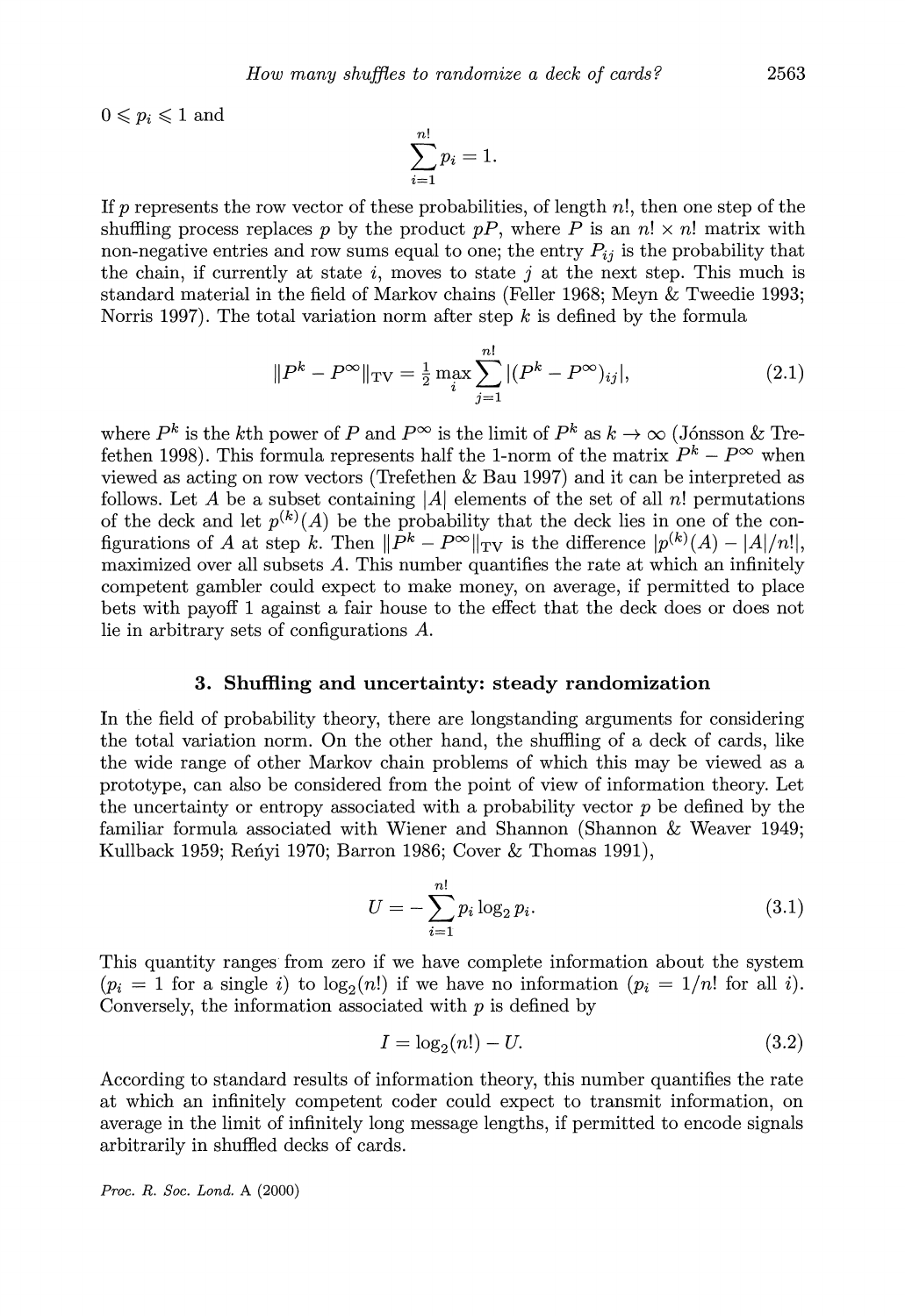

Figure 2. Randomization as measured by reduction of information from  $log_2(n!)$  to zero bits. Again, the dots and the numerical axis labels correspond to  $n = 52$  and the dashed line to  $n \to \infty$ . In this measure there is no cut-off effect, and randomization in the sense of reduction of the original information to a proportion arbitrarily close to zero is achieved after only  $\sim \log_2 n$ shuffles. For  $n = 52$ , 3.52% of the information remains after five shuffles and 0.92% after six shuffles.

Shuffling a deck of n cards can thus be thought of as a process of destruction of information, in which the information content of the deck is reduced from  $log_2(n!)$  to zero bits. The question is, how many shuffles does it take to achieve this? We have computed answers to this question numerically. An earlier analysis of alternatives to total variation for various Markov chain problems is presented by Su (1995) and our I is essentially the relative entropy distance considered by him. In particular, Su observed behaviour like that described here for problems related to Ehrenfest urns or random walks on a hypercube. A standard reference on the use of information-related measures in statistics is Kullback (1959).

Figure 2 shows results for both  $n = 52$  and the limit  $n \to \infty$ , and some of the numbers for  $n = 52$  are reported in table 1. The first shuffle reduces I by almost exactly n bits (ca. 51.999 999 999 999 93 bits, for  $n = 52$ ). Subsequent shuffles also reduce I by approximately n bits until I reaches a level that is small relative to its initial value  $log_2(n!)$ . Each further shuffle then reduces I by a factor asymptotically of  $\frac{1}{4}$ . In the measure of information, evidently, the cut-off phenomenon is absent. Shuffles remove information from the deck in a steady fashion, until asymptotically as  $k \to \infty$ , all the information is gone.

A quantitative analysis of the process just described sheds light on the disparity between figures 1 and 2. Suppose we wish to reduce I from  $log_2(n!)$  to  $\epsilon log_2(n!)$  for some  $\epsilon$  with  $0 < \epsilon \ll 1$ . At *n* bits per shuffle, since  $log_2(n!) \sim n log_2(n/e) \sim n log_2 n$ , some  $\epsilon$  with  $0 < \epsilon \ll 1$ . At *n* bits per shuffle, since  $\log_2(n!) \sim n \log_2(n/\epsilon) \sim n \log_2 n$ , this takes  $\sim \log_2 n$  shuffles. We call this the linear phase of the shuffling process. Now suppose we wish to reduce I further to some absolute level  $\delta > 0$ , independent of n as  $n \to \infty$ . With a reduction by the factor  $\frac{1}{4}$  at each shuffle, this takes  $\log_4(\epsilon \log_2(n!)/\delta) \sim \log_4(\log_2(n!)) \sim \log_4(n \log_2 n) \sim \log_4 n = \frac{1}{2} \log_2 n$  further shuffles. We call this the exponential phase of the shuffling process. Figure 3 illustrates these two phases.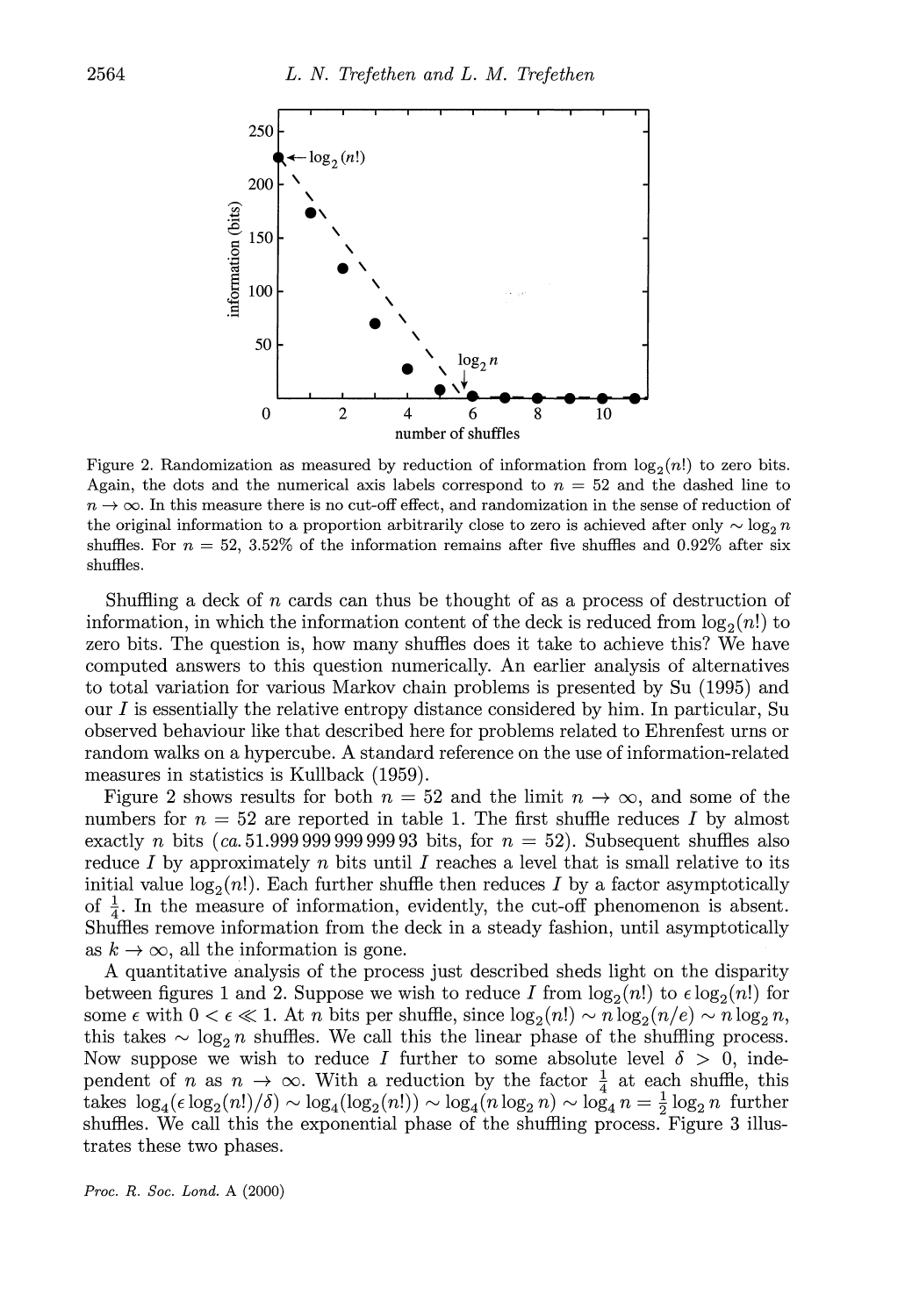|                  | shuffle number information (bits) |  |
|------------------|-----------------------------------|--|
| $\boldsymbol{0}$ | 225.58                            |  |
|                  | 173.58                            |  |
| $\overline{2}$   | 121.58                            |  |
| 3                | 69.874                            |  |
| 4                | 27.271                            |  |
| 5                | 7.9452                            |  |
| 6                | 2.0727                            |  |
| 7                | 0.5239                            |  |
| 8                | 0.1313                            |  |
| 9                | 0.0329                            |  |
| 10               | 0.0082                            |  |

Table 1.*Information I in an initially ordered deck of 52 cards* 



number of shuffles

Figure 3. A different view of information for decks of sizes  $n = 13, 26, 52, 104, 208$ . The vertical scale is now logarithmic, facilitating consideration of the absolute as well as relative amount of information at each step, and the horizontal axis is scaled differently for each  $n$  so that  $\frac{3}{2} \log_2 n$  always falls at the dashed line in the middle. Randomization is achieved in two phases: linear reduction of I for  $\sim \log_2 n$  shuffles (unrelated to the eigenvalues of  $P - P^{\infty}$ ) followed by exponential reduction forever (determined by the eigenvalues). At  $\frac{3}{2} \log_2 n$  shuffles, *ca.* 0.0601 bits remain, independently of n.

The shuffling process is governed by powers of the  $n! \times n!$  matrix  $P - P^{\infty}$ , since  $(P - P^{\infty})^k = P^k - P^{\infty}$  for  $k \ge 1$  (Jónsson & Trefethen 1998), and the asymptotic convergence rate  $\frac{1}{4}$  is equal to the square of the largest eigenvalue of this matrix,  $\frac{1}{2}$ , which is the same as the second eigenvalue of the matrix  $P$ . A general result about this squaring of the eigenvalue appears as corollary 5.3 of Su (1995), though it is not precisely applicable to the present case since it assumes a reversible Markov chain and the riffle shuffle chain is irreversible. The study of the second eigenvalue of Markov chains is well established (see, for example, Diaconis & Stroock 1991; Fill 1991). For a different view of the gap between eigenvalues and convergence for Markov chains, see Stewart (1997).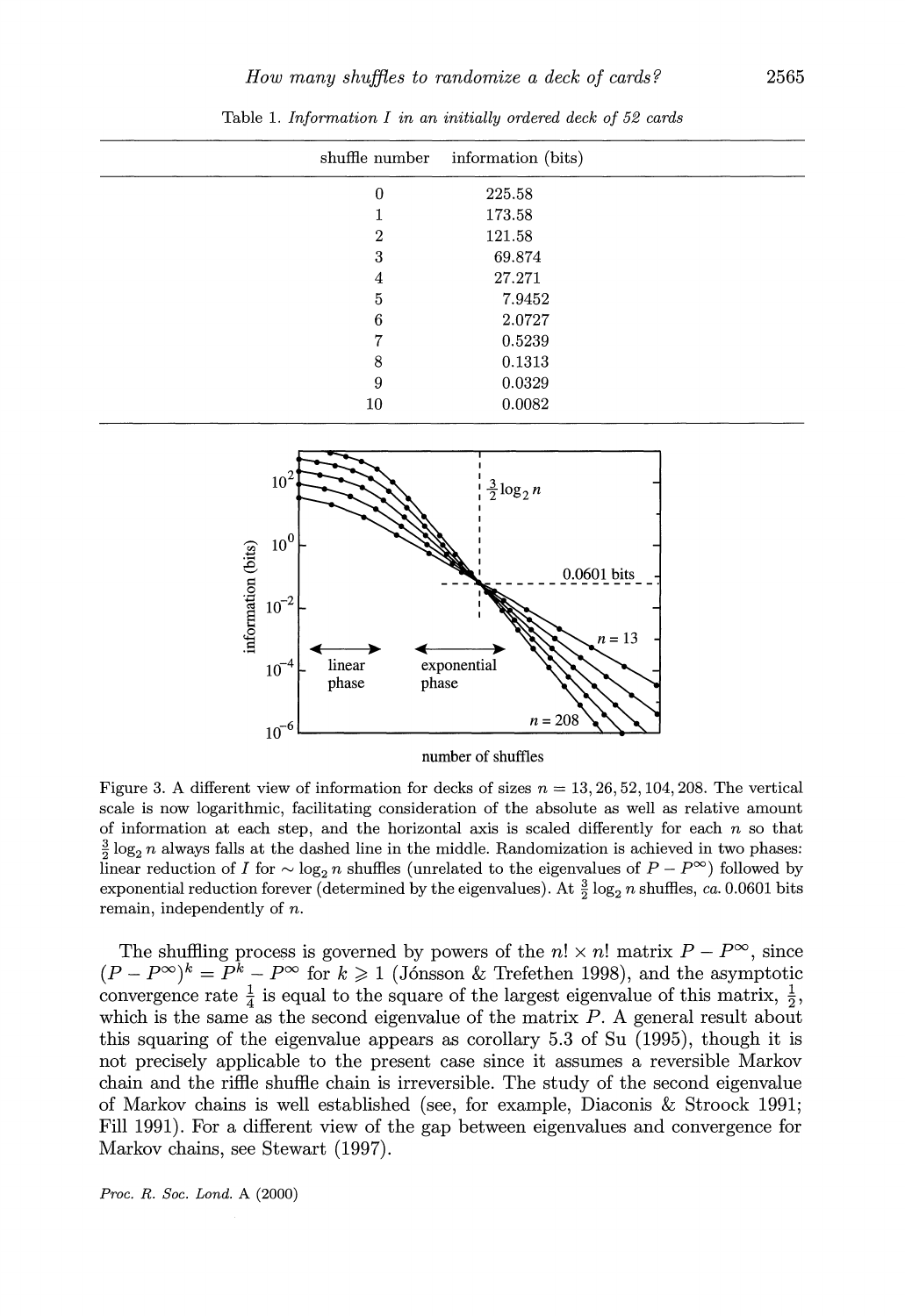A curious observation emerges from figure **3** and related computations. After  $\frac{3}{2}$  log<sub>2</sub> n shuffles, we find that *ca.* 0.0601 bits of information remain in the deck. Since the shuffle number is discrete and the information is divided by *ca.* 4 at each step, of course, there will be no particular step  $k$  in general at which 0.0601 bits remain; one might have 0.1 bits at one step and 0.025 bits at the next. Nevertheless, the number 0.0601 emerges very cleanly when the discrete data are smoothly interpolated to  $k = \frac{3}{2} \log_2 n$ . Thus, if one wished to communicate by encoding messages in large decks of cards, each one having been shuffled  $\frac{3}{2} \log_2 n$  times, one would need to ship *ca.* 16 decks per bit.

# **4. Numerical methods**

The results we have presented are numerical, though several of them suggest theorems that presumably could be proved. We give just a brief outline of our methods. The matrix  $P$  is of the computationally intractable dimension  $n!$ , but it can be reduced to an equivalent matrix problem of size  $n$  by identifying all permutations of the deck that have the same number of 'rising sequences'. The ideas that make this possible are contained in Bayer & Diaconis (1992) and the matrix entries have been worked out explicitly in J6nsson & Trefethen (1998) and G. F. J6nsson (unpublished research). Copies of our MATLAB programs, *ca.* 100 lines in total, can be obtained from L.N.T.

We have also computed I versus k for another well-known example that shows a cut-off effect in the total variation norm, the problem of Ehrenfest urns, where at each step one of n balls located in either of two urns is selected at random and moved to the other urn (Kac 1959; Bingham 1991; Diaconis 1996; J6nsson & Trefethen 1998). As mentioned above, related theorems for this problem are reported in Su (1995). The cut-off of  $||P^k - P^{\infty}||_{TV}$  for this problem is at  $\sim \frac{1}{4}n \log_e n$ , but I decreases steadily from the start at a rate governed by the square of the largest eigenvalue,  $1-2/(n+1)$ , with no preliminary linear phase of convergence. Plots illustrating the absence of a cut-off for this problem in other senses are given in Martin-Lof (1983) and J6nsson & Trefethen (1998).

#### **5. Mathematical context: troublesome eigenvalue problems**

In exhibiting a disjunction between transient and asymptotic behaviour, the shuffling problem illustrates a mathematical phenomenon that is also important in fluid mechanics, numerical analysis and other disciplines (Trefethen et *al.* 1993). In various problems in these fields, the eigenvectors of the matrix or operator that govern a system have no relevance to its transient behaviour. For the shuffling problem, for example, let V denote the  $n! \times n!$  matrix whose rows are normalized left eigenvectors of  $P-P^{\infty}$ . For a given probability distribution p, the vector  $pV^{-1}$  then consists of the coefficients of the expansion of  $p$  as a linear combination of the eigenvectors of  $P-P^{\infty}$ . For  $n=52$ , the norm of  $V^{-1}$  is at least 10<sup>40</sup>, indicating that the expansion coefficients may be  $10^{40}$  times larger than p itself, or, in other words, there may be a gap as large as  $10^{40}$  between the behaviour of individual eigenmodes and the transient behaviour of a vector p. It takes  $\sim \log_2 n$  shuffles before this factor is breached and the asymptotic behaviour governed by eigenvalues and eigenmodes becomes observable.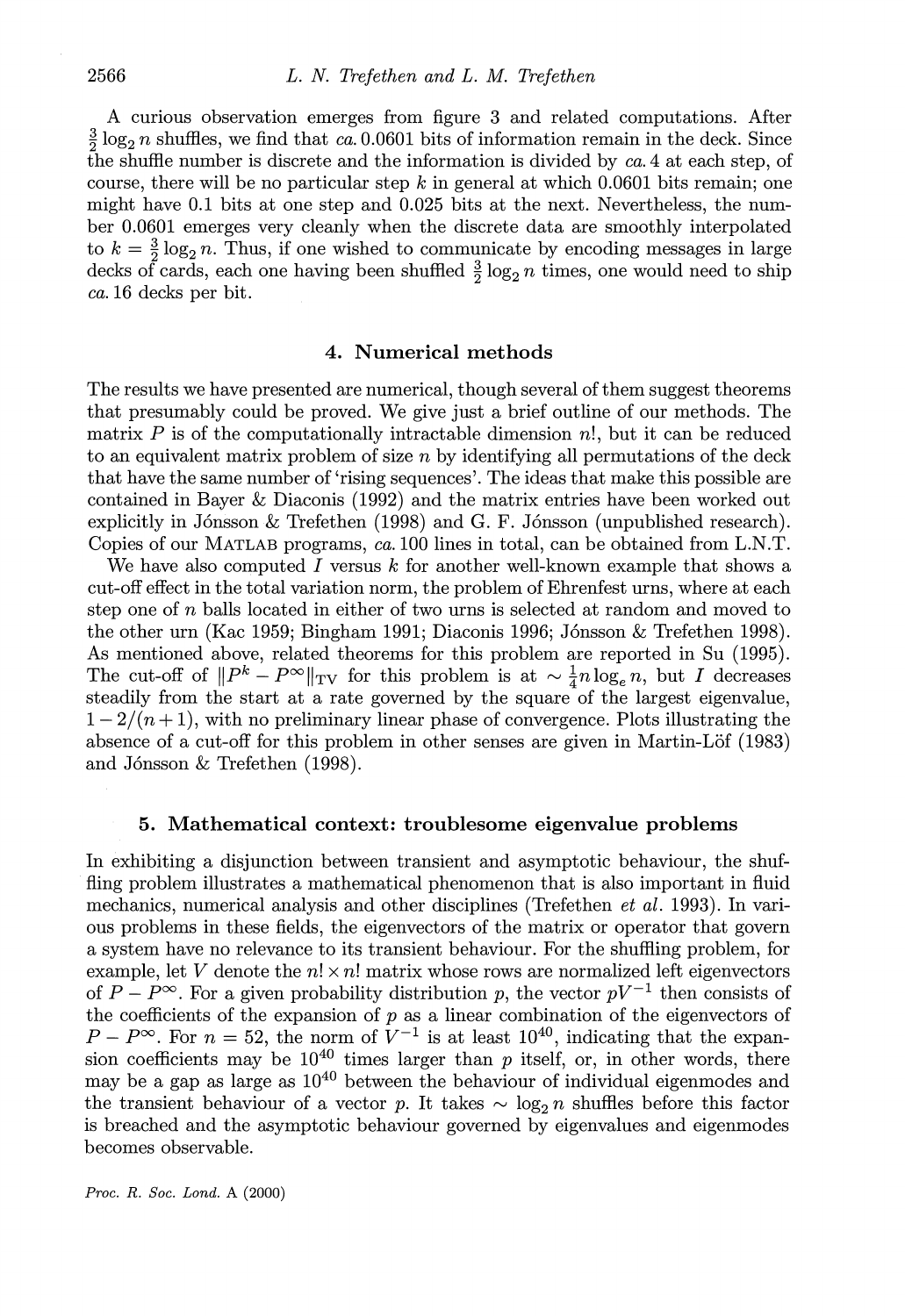### **6. Discussion**

It is not obvious, even to experts, what the full significance is of the distinction between our two measures of randomization,  $||P^k - P^{\infty}||_{TV}$ , which shows a cutoff, and I, which does not. To shed some light on this matter, here is perhaps the simplest possible example of a Markov chain with a cut-off. (Generalizations of this chain are analysed in Diaconis & Graham (1992).) Suppose we start with a word of  $n$  bits and modify it at each step by randomizing the last bit, then shifting the word circularly to the left. The information remaining after  $k \leq n$  steps is  $I =$  $n-k$  bits: the decay is exactly linear. The total variation norm, on the other hand, is  $||P^k - P^{\infty}||_{TV} = 1 - 2^{k-n}$ : there is a cut-off, with essentially no decay until k gets close to n. (Since convergence is achieved in n steps,  $P - P^{\infty}$  is nilpotent, with all eigenvalues equal to zero and the largest Jordan block of dimension  $n$ .) The explanation of the formula  $1-2^{k-n}$  is that after step k,  $n-k$  bits remain untouched, so a gambler could be guaranteed to win one dollar on a bet for which the house, based on the assumption of randomness, would only require him or her to put up  $2^{k-n}$  dollars. This example suggests that the difference between I and  $||P^{\overline{k}}-P^{\infty}||_{TV}$  is analogous to the difference in statistics between the *magnitude* of a trend and its *statistical significance.* As a deck of cards is shuffled, the magnitude of the non-randomness decreases steadily from the start, but until  $k \sim \frac{3}{2} \log_2 n$ , there remains a significant pocket of non-randomness: the deck is biased in the direction of having slightly less than the asymptotically correct number  $\frac{1}{2}(n + 1)$  of rising sequences. (See the theorems of Bayer & Diaconis (1992) and the figures of J6nsson & Trefethen (1998).) The question of which measure of randomization is the more important one for gamblers and card players is presumably game dependent.

We thank David Aldous, Persi Diaconis, Peter Doyle and Francis Edward Su for comments on a draft of this article; these four all know more about shufling and cut-offs than we do. Doyle points out that many of our results were known to him four years ago, though not published, and even communicated to us (L.N.T.) in January 1996, but overlooked; we thank him for graciously encouraging us to go forward nonetheless with this publication. Aldous points out that as entropy is subadditive (Aldous 1983), it is obvious that there can be no cut-off in this measure. We thank Gudbjörn Jónsson for many of the ideas that made our computations possible and L.N.T. thanks Diaconis for advice over the years and for an inspiring course on Markov chains in 1996 at Cornell University. It must be said, however, that not all the views expressed here are necessarily shared by Diaconis. The research of L.N.T. has been supported by the NSF (US, grant DMS-9500975CS) and by the EPSRC (UK, grant  $GR/M12414$ ).

#### **Note added in proof**

In work to be published, D. Stark, A. Ganesh and N. O'Connell of BRIMS, Hewlett-Packard Labs, Bristol have proved theorems establishing some of our numerical observations. In particular, the figure of 0.0601 is exactly 1/24 log(2) (Stark *et al.* 1999).

#### **References**

Aldous, D. 1983 *Random walk on finite groups and rapidly mixing Marlcow chains.* Springer Lecture Notes in Mathematics, vol. 986, pp. 243-297. Springer.

Aldous, D. & Diaconis, P. 1986 Shuffling cards and stopping times. *Am. Math. Monthly 93,*  333-348.